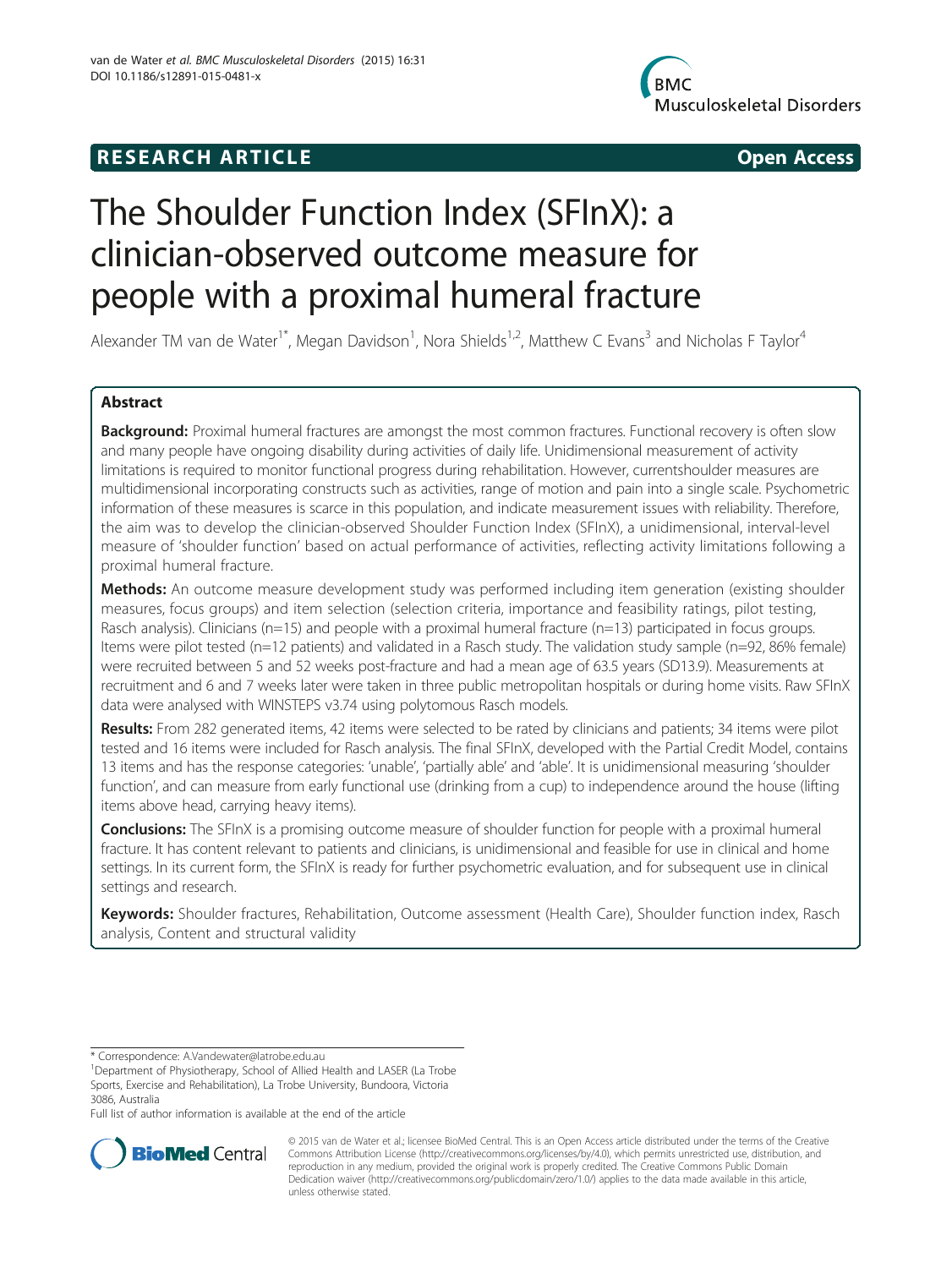#### Background

Fractures of the proximal humerus are one of the most common limb fractures [\[1,2](#page-9-0)] that mainly occur in people over the age of 50 years [[3-5](#page-9-0)]. Because of the aging population, the incidence of the proximal humeral fractures is expected to increase over the next decades [[6\]](#page-9-0).

Functional recovery after a proximal humeral fracture is often slow and many patients experience ongoing disability during activities of daily life [[7-9\]](#page-9-0). The first weeks after injury are characterised by reduced arm function and severe pain. Typically, the active phase of rehabilitation commences between 2 and 6 weeks post-fracture [[7,10,11\]](#page-9-0). Functional improvements are expected in the following months with gradual return to self-care and daily activities. Between 6 to 12 months, most people can perform their activities for daily living, but often with a certain degree of difficulty. The ongoing disability after a proximal humeral fracture is often experienced as limitations in performing activities [[7-9](#page-9-0)]. According to the International Classification of Functioning, Disability and Health (ICF) framework, activity limitations are difficulties an individual may have in executing activities or tasks [\[12](#page-9-0)]. Patients may be limited in activities such as placing objects into high cupboards, washing their lower back, or carrying items. Such limitations in activities might reduce independence and potentially influence level of participation in normal societal roles.

If activity limitations are important to people with a proximal humeral fracture, it is important to be able to measure this construct, so that appropriate interventions can be chosen for these patients and functional progress can be monitored [[13](#page-9-0)]. This requires a functional outcome measure that is unidimensional (measures the single construct of activity limitations), psychometrically sound, relevant to the patient and clinically feasible.

None of the currently used outcome measures in people with a proximal humeral fracture [[14\]](#page-9-0) measure the single construct of activity limitations. For example, the clinician-administered Constant Score and American Shoulder Elbow Surgeons (ASES) Shoulder Score [[15\]](#page-9-0) assess components of pain, 'function' or activities, range of motion and strength and combine these in a single score. The Disabilities of the Arm, Shoulder and Hand (DASH) [[16](#page-9-0)] and Oxford Shoulder Score [\[17\]](#page-9-0) questionnaires partly assess activity limitations, but also include items related to pain/sensation and psychological factors. Incorporating multiple constructs in one outcome measure and summing their subscores into one total score may obscure outcomes in the different domains. Although clinicians may look at the individual items to determine this for individual patients, this reduces the utility of the instrument for clinical and research purposes. To measure activity limitations in people recovering from a proximal humeral fracture, a unidimensional outcome measure is required.

In addition to current shoulder outcome measures having a multidimensional structure, there is little and limited psychometric information for these measures in people with a proximal humeral fracture, particularly during the active phase of rehabilitation [[14](#page-9-0),[18](#page-9-0)-[21\]](#page-9-0). Also, the information that is available suggests that existing scales may have problems with relatively wide limits of agreement (for example, ±15% of total scores for the DASH) and structural validity (for example, inclusion of multiple constructs and redundant items) [\[11,15](#page-9-0)-[18\]](#page-9-0).

Therefore, there is a need to develop a unidimensional outcome measure with sound psychometric properties that can evaluate activity limitations in people with a proximal humeral fracture. The main aim of this study was to develop the Shoulder Function Index (SFInX). During its development, it underwent Rasch analysis, ensuring it is unidimensional, measuring the construct of 'shoulder function' which is scored on a linear, interval-level scale.

#### **Methods**

The construct of the new outcome measure was broadly defined as 'shoulder function', the ability to perform activities in which the shoulder is involved. It was developed to reflect the 'Activities' component of the International Classification of Functioning, Disability and Health framework [[12\]](#page-9-0). The SFInX aims to reflect the abilities or limitations in activities of people recovering from a proximal humeral fracture.

Ethics approval was obtained from the relevant hospital (Eastern Health) and university (La Trobe University) human ethics committees. All participants provided written informed consent. We also obtained written informed consent from the individual whose photographic images are present in the SFInX manual (Additional file [1](#page-8-0)) to use and publish these images.

Development of the SFInX was comprised of two phases: item generation and item selection. An item pool was generated from existing shoulder outcome measures and from focus groups with patients and clinicians. Then, items were selected using selection criteria, item ratings, pilot testing, clinical observation and Rasch analysis (Figure [1\)](#page-2-0).

#### Item generation

Items from 17 shoulder outcome measures, identified in a recent review [[14\]](#page-9-0), that met selection criteria (see '[Item](#page-2-0) [selection](#page-2-0)') were placed into the item pool. Additional items were generated from four focus groups, conducted by an experienced moderator and assistant, with up to eight participants in each group. Two focus groups included people who had sustained a proximal humeral fracture in the previous year, and two focus groups included clinicians: orthopedic surgeons, physical therapists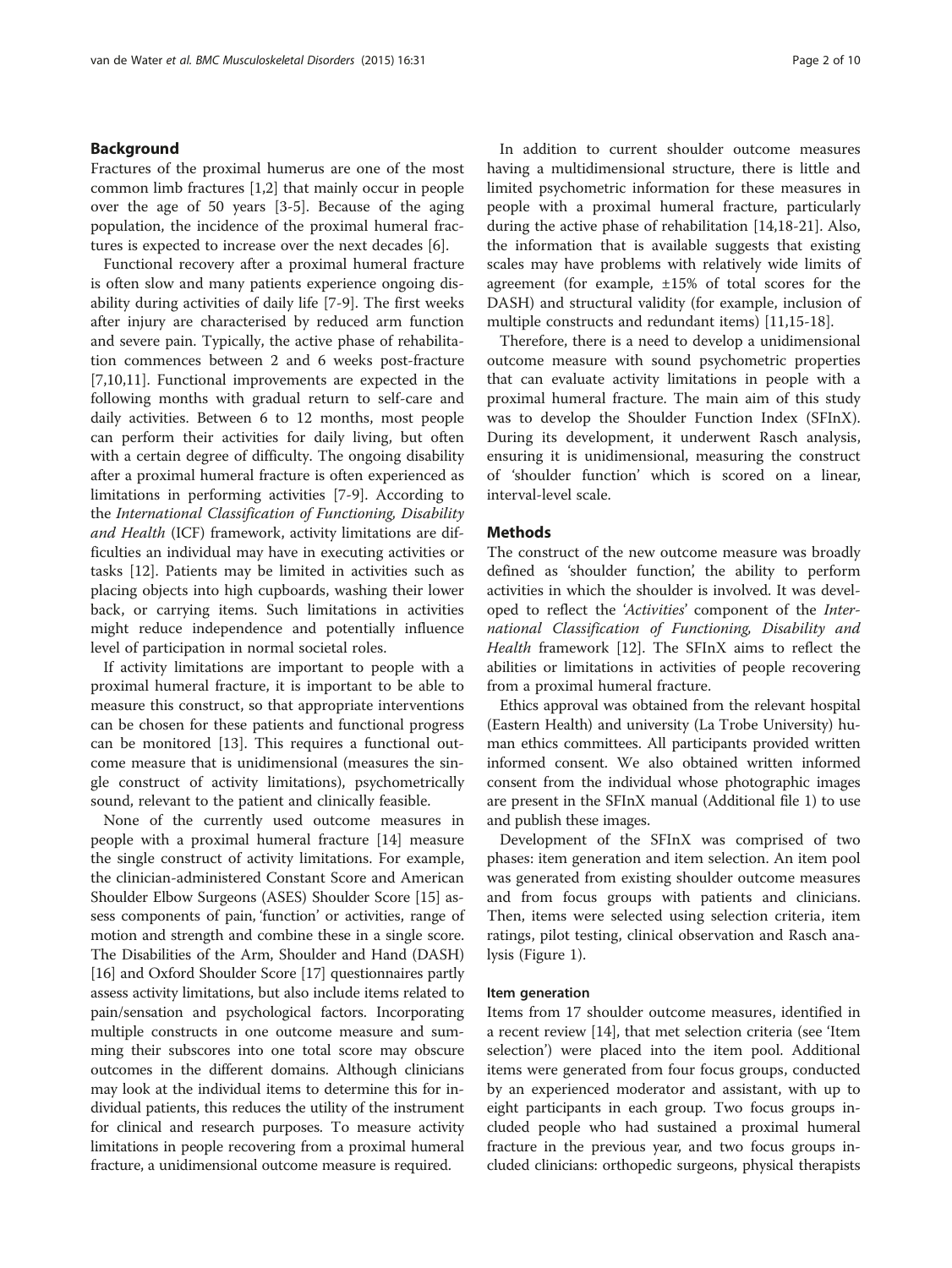<span id="page-2-0"></span>

or occupational therapists. Purposive sampling [[22\]](#page-9-0) based on participant characteristics ensured diversity and improved discussion among the participants.

#### Item selection

Item selection was comprised of four methods (Figure 1): selection based on pre-determined criteria, item ratings by focus group participants, clinical testing and Rasch analysis.

Items from the generated list were selected independently by two researchers using the pre-determined selection criteria below, and consensus was reached by discussion within the research team:

- Able to be categorised in the ICF categories of the 'Activities' component (for example, d4 Mobility, d5 Self-care or d6 Domestic life)
- Describe a single task/activity
- Require no or minimal equipment
- Be easy and quick to perform
- Able to be administered by health professionals from a range of disciplines

To enhance face validity further selection of these items was based on feedback from focus group participants. They were sent an item rating questionnaire to rate the importance and clinical testing feasibility (clinicians only) of the items on an 11-point Numeric Rating Scale, ranging from 0 (not at all important, or feasible) to 10 (very important, or feasible). A pre-determined arbitrary threshold of 7/10 (on average) per item was set as a guideline for further item selection.

Included items were named and defined for pilot testing. This included the descriptions of positions, instructions and scoring categories. Scoring of a person's ability to perform an activity was defined as 'unable', 'partially able' and 'able'.

Twelve people recovering from a proximal humeral fracture were recruited for pilot-testing of the items. This phase aimed to identify and evaluate the adequacy of the test protocol descriptions, feasibility issues, discriminatory characteristics of items, adequate reflection of 'shoulder function' by the items, and the perceptions of participants and researchers.

If an item was not practical, could not discriminate among people (for example, all people could perform the activity) or did not capture the construct of 'shoulder function', the item was altered or removed. If participants or the researchers identified that easy or difficult activities were missing, a new item was included in the pilot test list.

#### Participants

For all phases of the study, people with a proximal humeral fracture were identified from a health service database and through the Emergency and Physiotherapy Departments of three metropolitan hospitals in Melbourne (Victoria, Australia). Potentially eligible participants were mailed an invitation to take part in the study and non-responders were followed up by telephone. Interested individuals were screened against eligibility criteria (Table [1](#page-3-0)). Eligible individuals were invited to attend one of the hospitals or were offered a home visit.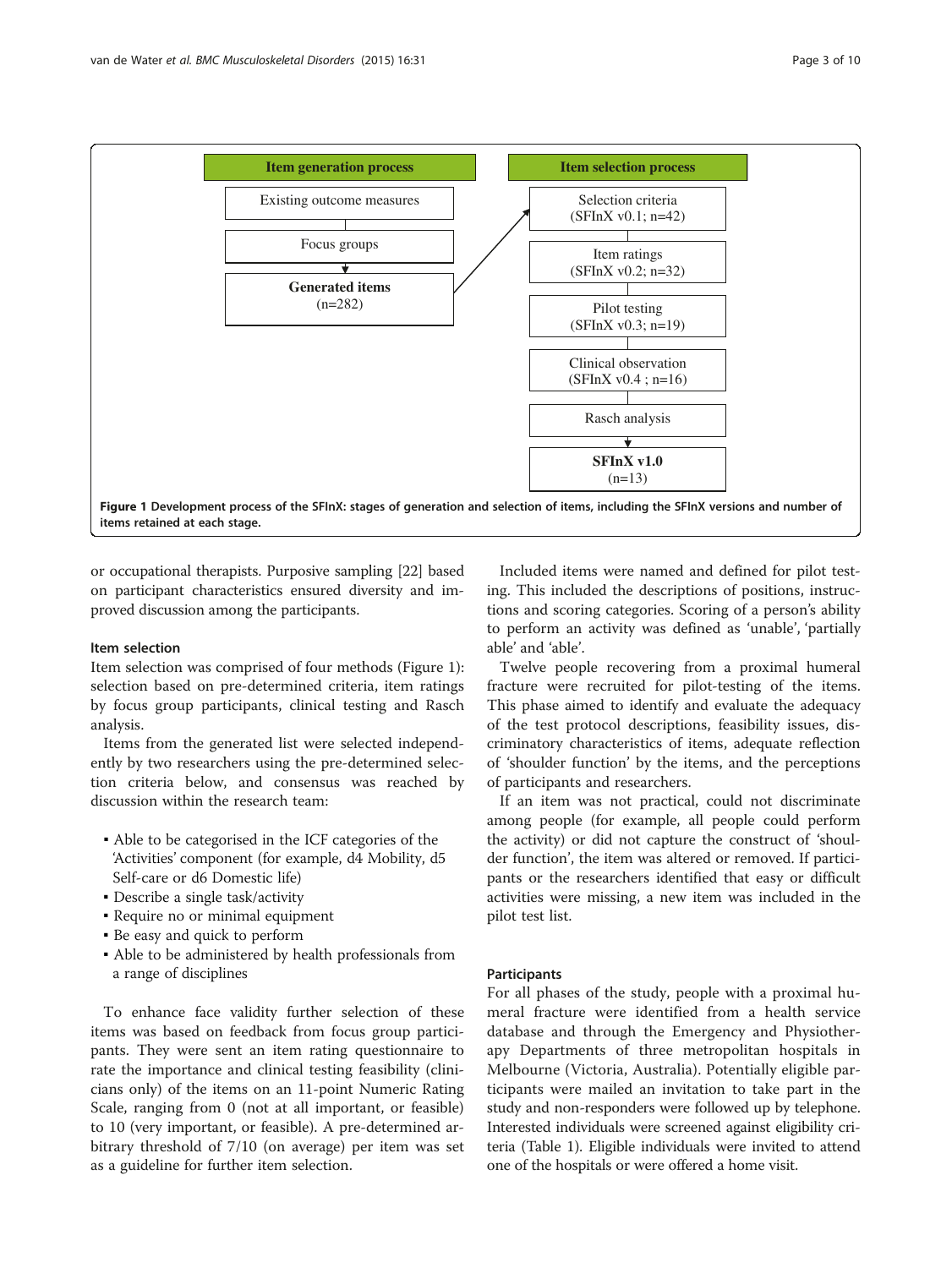#### <span id="page-3-0"></span>Table 1 Selection criteria of participants

| Inclusion criteria        | • 18 years or older                                                                                                                             |  |  |  |  |
|---------------------------|-------------------------------------------------------------------------------------------------------------------------------------------------|--|--|--|--|
|                           | • Isolated proximal humeral fracture, or proximal<br>humeral fracture-dislocation with similar clinical<br>presentation after reduction         |  |  |  |  |
|                           | • Available for recruitment within one year<br>(365 days) post-fracture                                                                         |  |  |  |  |
|                           | • Any treatment received for proximal humeral<br>fracture                                                                                       |  |  |  |  |
|                           | • Ability to complete English-language<br>questionnaires and to follow simple instructions<br>in English                                        |  |  |  |  |
|                           | • Short Portable Mental Status Questionnaire<br>score 6-10 (indicates intact or mildly impaired<br>cognitive functioning)                       |  |  |  |  |
| <b>Exclusion criteria</b> | • Other serious medical issues from the trauma<br>(e.g. hip fracture, wrist fracture, nerve lesion,<br>traumatic brain injury, muscle ruptures) |  |  |  |  |
|                           | • Potentially confounding medical conditions<br>(e.g. hemiplegic arm, previous shoulder surgery,<br>re-fracture, severe rheumatoid arthritis)   |  |  |  |  |

Demographics and characteristics of participants of the validation study were gathered through interview and completion of short questionnaires regarding the cause of fracture, preferred/dominant side, living status [[20\]](#page-9-0), the Self-Administered Co-morbidity Questionnaire [[23\]](#page-9-0), and pre-fracture activity level (using 15 items specific to the upper extremity from the Human Activities Profile [[24](#page-9-0)] with a total possible score 0 to 15). Based on X-rays, fractures were classified by an orthopaedic consultant according to three classifications systems for comprehensive description of fracture types: the Neer [[25\]](#page-9-0), AO [[26\]](#page-9-0) and Codman-Hertel [\[27\]](#page-9-0) classifications.

#### Sample size of the validation study

Guidelines set out by Linacre [\[28](#page-9-0)] proposed a sample size of 100 for stable estimations of item calibrations within 0.5 logits (logarithmic odds units) with 95% confidence. If a test is well targeted, that is, person abilities have a range similar to the range of difficulty of items, fewer observations are needed ( $n = 64$ ). If a test is less adequately targeted, a larger sample is required  $(n =$ 144). Therefore, we hypothesised that a minimum target sample size of the validation study of  $n = 75$  participants would be sufficient.

### Data analysis

#### Statistical software

For Rasch analyses WINSTEPS version 3.74 was used. WINSTEPS uses three mathematical methods to estimate the Rasch parameters. First, the unanchored person and item estimations are set to zero. Then, the Normal Approximation Algorithm method [\[29,30](#page-9-0)] is employed, followed by Joint Maximum Likelihood Estimation [[31](#page-9-0)]. For descriptive and comparative analyses (*t*-test,  $p < 0.05$ ) IBM Statistical Package for Social Sciences 19.0 was used.

#### Rasch analysis

We employed a comprehensive and pragmatic analysis using two different Rasch models simultaneously for comparison [[32](#page-9-0),[33](#page-9-0)], the Andrich-Rasch Grouped-Rating Scale Model (GRSM) [[34](#page-9-0)] and the Rasch-Masters Partial Credit Model (PCM) [\[35](#page-9-0)].

Rasch analysis is an iterative process, continuously cross-checking statistics, especially when items or unexpected responses have been removed. Overall test functioning and specific item and person fit to the models were checked. Guidelines by Wright and Linacre [[36](#page-9-0)] were used to evaluate item and person fit for measures based on clinical observation, with INFIT and OUTFIT mean square statistics preferred within 0.5 and 1.7, and items with values <0.5 and >2.0 considered for removal.

Items were evaluated by Item Characteristics Curves, Category Probability Curves and, if possible, Differential Item Functioning analyses. If disordered thresholds between adjacent categories were found, collapsing or redefining response categories was considered [[33](#page-9-0)].

Unidimensionality, the measurement of the single construct of 'shoulder function', was evaluated by Principal Component Analysis of residuals. The guidelines by Linacre and Tennant [[37\]](#page-9-0) proposed that an Eigenvalue of more than 2.0 indicates that a second construct might be present. If a second construct was significant and large, and represented by more than three items, deletion of items or splitting of items and construction of two related but different outcome measures was considered.

In WINSTEPS, reliability estimations are indicated by separation and reliability coefficients. The separation coefficient indicates the number of different ability groups a test can discriminate between [[38\]](#page-9-0). The separation and reliability coefficient values correspond with one another. A reliability coefficient of 0.80 is similar to a separation coefficient of 2. This is a recommended reliability estimate for a test in any situation [[33,38,39\]](#page-9-0) and was set as a minimum for the SFInX. A reliability coefficient of 0.90 corresponds with a separation coefficient of 3, and was set as preferred reliability estimate for the SFInX.

Rasch analysis provides a person's score on a logit scale from  $-\infty$  to  $+\infty$ . These scores were rescaled to a 0 to 100 interval-level scale to facilitate interpretation of SFInX scores.

#### Results

Figure [1](#page-2-0) provides an overview of each stage during development of the SFInX. Items from pilot testing to the final 13 items are presented in Table [2](#page-4-0) along with the reason for exclusion where applicable.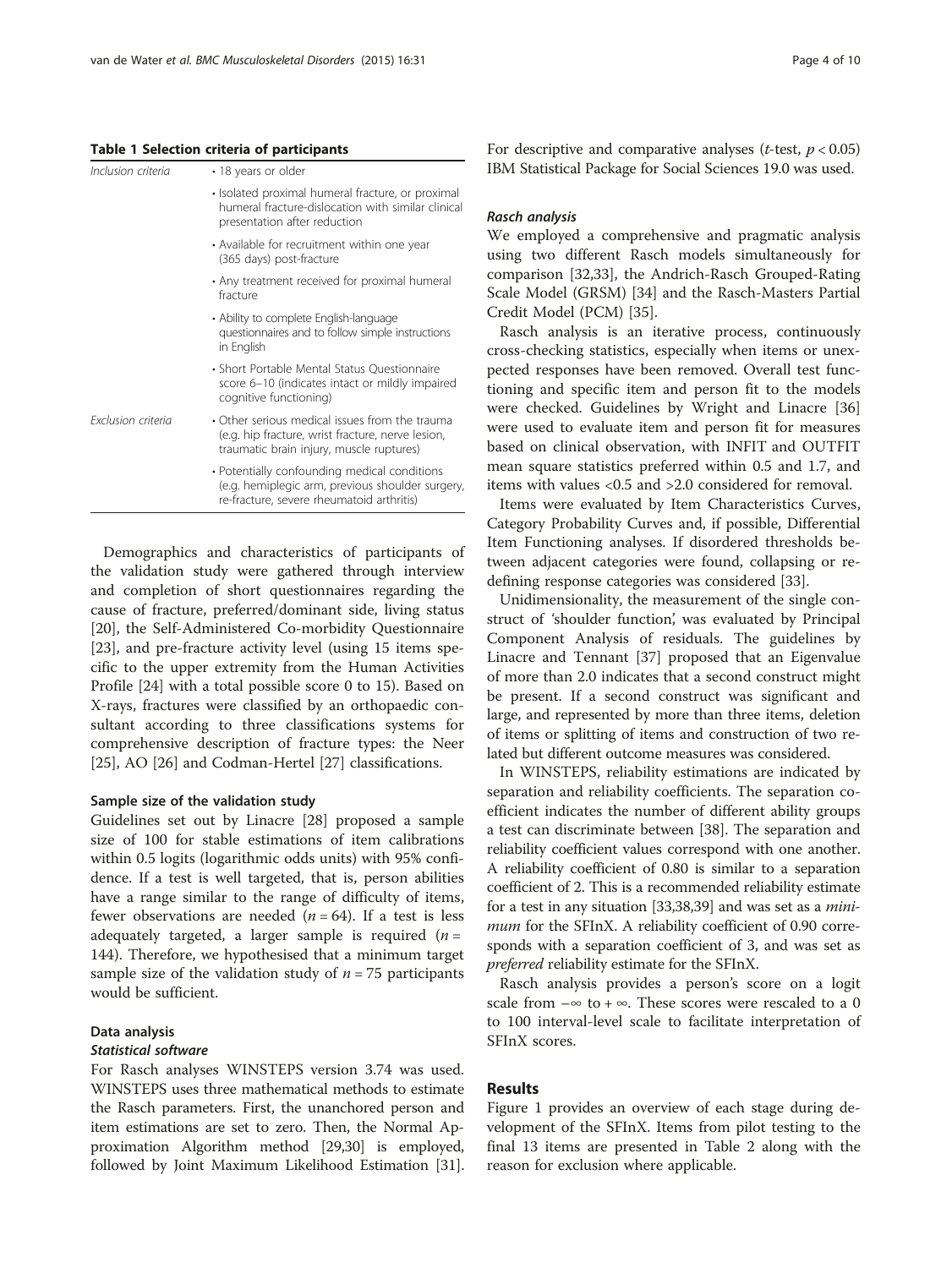<span id="page-4-0"></span>Table 2 SFInX items and exclusion criteria where applicable

| Item                                       | <b>Reason of exclusion</b>                                       |
|--------------------------------------------|------------------------------------------------------------------|
| <b>Excluded during</b><br>pilot testing    |                                                                  |
| Get into bed                               | Not possible to judge the<br>ability to perform this task        |
| Lying flat, arms by<br>the side            | Not possible to judge the<br>ability to perform this task        |
| Get out of bed                             | Not possible to judge the<br>ability to perform this task        |
| Push up from chair                         | Not possible to judge the<br>ability to perform this task        |
| Push/slide chair forward                   | Consistency issues<br>between testing locations                  |
| Reach with supporting<br>hand              | Did not measure 'shoulder function'                              |
| <b>Excluded after</b><br>pilot testing     |                                                                  |
| Put on socks                               | Dressing requirements                                            |
| Put on shoes                               | Dressing requirements                                            |
| Put on jacket                              | Dressing requirements                                            |
| Close zip on jacket                        | Dressing requirements                                            |
| Keyboard                                   | Lack of discrimination between people                            |
| Push off wall with<br>2 hands              | Lack of discrimination between people                            |
| Lift object with arm<br>by side            | Redundant with item 'hold object<br>with arm by side' included   |
| Place item at shoulder<br>level            | Redundant with item 'place object<br>at shoulder level' included |
| *Wash wall/window                          | Lacked appropriate simulation of target<br>task                  |
| <b>Excluded prior to</b><br>Rasch analysis |                                                                  |
| Arm swing in walking                       | Did not measure 'shoulder function'                              |

| Arm swing in walking                 | Did not m |
|--------------------------------------|-----------|
| Lying on unaffected side Lack of dis |           |

scrimination between people Turn around in bed Lack of discrimination between people

#### Excluded based on findings from Rasch analysis

| Light switch      | Overfitting Rasch model, redundant                                                             |
|-------------------|------------------------------------------------------------------------------------------------|
| Hitch up trousers | Overfitting Rasch model, redundant                                                             |
| with 2 hands      | Place object above head Overfitting Rasch model, contributing<br>to potential second dimension |

#### Included items into final 13-item SFInX

- 1 drink from cup
- 2 wash opposite armpit
- 3 wash back of opposite shoulder
- 4 comb hair
- 5 tuck shirt into trousers
- 6 wash lower back
- 7 lying on affected side
- 8 reach behind to get object

#### Table 2 SFInX items and exclusion criteria where applicable (Continued)

| *Added items during pilot testing. |                                                    |  |  |
|------------------------------------|----------------------------------------------------|--|--|
|                                    | 13* throw ball overhead with 2 hands               |  |  |
|                                    | 12 hang up washing (sustained activity above head) |  |  |
|                                    | 11 place object at shoulder level                  |  |  |
|                                    | 10 carry heavy object with 2 hands                 |  |  |
|                                    | 9 hold object with arm by side                     |  |  |

Generation of items

Extraction of items from existing outcome measures used in studies of people with proximal humeral fracture resulted in 138 items.

Of the 32 individuals who agreed to participate, 15 clinicians (4 orthopaedic surgeons, 7 physical therapists, 4 occupational therapists) and 13 people with a proximal humeral fracture attended the focus groups. Characteristics of participants are detailed in Additional file [2](#page-8-0): Table S1. The four focus groups generated 211 items.

After removal of duplicates, a total of 282 items from existing outcome measures and focus groups remained. Items were grouped as 'self-care', 'cleaning/laundry', 'eating/kitchen', 'sleeping', 'in/around the house', 'car/driving/ transport', 'leisure/sports/physical work' and 'other'. Lists of items are available from the authors upon request.

#### Selection of items

Selection on pre-determined criteria and discussion resulted in 42 items included in the item rating questionnaire. Item ratings from 24 of 28 focus group participants (86%) were received. Thirty-two items were selected for pilot testing: 22 of the 25 items with an average score of ≥7/10 points on importance were selected, and ten items rated below 7/10 points were retained to ensure a diversity of activities and task difficulty.

During pilot testing (participant characteristics in Additional file [2](#page-8-0): Table S2), two items reflecting a 'sustained activity above the head' were added since such tasks were lacking. A total of 34 items were defined and pilot tested, and 15 items were removed based on pilot testing (Table 2). These items had feasibility or judgement issues, did not reflect 'shoulder function' appropriately, were redundant or did not discriminate well among participants.

Prior to Rasch analysis, a further three items were removed due to testing issues: one item ('arm swing in walking') did not reflect 'shoulder function' adequately and two items ('lying on unaffected side' and 'turn around in bed') did not discriminate between people with little (performing no other tasks successfully) and regained 'shoulder function' (performing all other tasks successfully).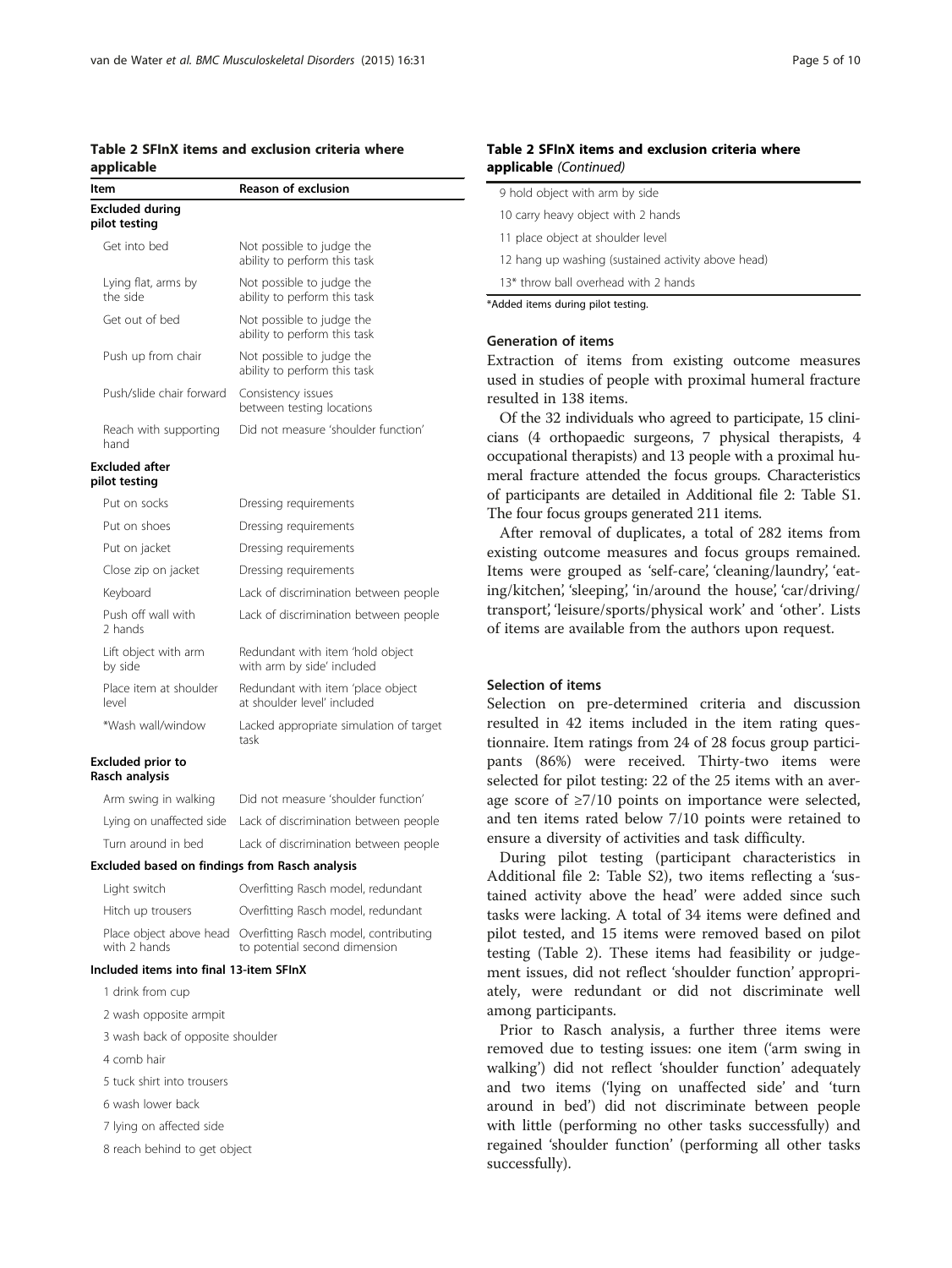#### Validation study participants

Ninety-two people with a proximal humeral fracture were recruited into the validation study (Table 3). The cause of fracture was a simple fall in 71 participants (77%), while a high energy trauma, such as a fall from a bicycle or horse, was the cause of fracture in 21 participants (23%). Nine people (10%) had sustained a fracturedislocation which, after reduction, had a similar clinical course to an isolated proximal humeral fracture and were therefore included in the study. Home visits were made for 25 out of 92 (27%) initial assessments.

#### Rasch analysis and further item selection

Rasch analysis was performed with data on the 16 remaining SFInX items (1465 data points). Seven item responses (0.5%; 7/1472) were missing, as one participant, who was 5 weeks post-fracture, was unsure about the progress of fracture healing at that stage and did not want to attempt items involving weights and a ball.

The GRSM and the PCM were run and WINSTEPS outputs regarding data fit to the models, item hierarchy, test targeting, unidimensionality and reliability estimations were analysed. Three items were removed at this point: items 'light switch', 'hitch up trousers' and 'place object above head with 2 hands' showed overfit to the models (Table [4\)](#page-6-0) and were considered redundant since other items covered similar activities. Figure [2](#page-6-0) is a graphical presentation of the linear measure of 'shoulder function' as defined by the 13 items including the item hierarchy (right) and the distribution of the sample (left).

From analyses with the PCM, four of the 13 remaining SFInX items (items 2, 8, 10 and 12) showed disordered thresholds and item 9 showed no difference between the participants' average shoulder function when judged 'unable' or 'partially able' on this item. Therefore, the 'partially able' response categories of items 2, 8 and 9 were collapsed into one category 'unable'. However, three response categories of items 10 and 12 were kept since in a larger sample the 'partially able' category might show clinical relevance for testing.

Unidimensionality testing using Principal Component Analysis of residuals showed that the main component 'shoulder function' explained 66.3% of the total variance in the 13 items. A potential second dimension (Eigenvalue 2.0) explained 5.3% of variance. Items '4. comb hair' (loading 0.55),' 12. hang up washing' (loading 0.66) and '13. throw ball overhead with 2 hands' (loading 0.60) were found to be the main items representing this component. However, comparison of person measures from positively and negatively loading items on this component showed a non-significant  $(t = 1.36, p = 0.18)$ mean difference of 0.68 logits (SE 0.50).

## Table 3 Descriptive characteristics of sample  $(n = 92)$

| <b>Characteristics</b>      |        | no. $(\%)$ or Mean $\pm$ SD (range)   |
|-----------------------------|--------|---------------------------------------|
| Participants                |        | 92 (100%)                             |
| Men                         |        | 13 (14%)                              |
| Women                       |        | 79 (86%)                              |
| Age (years)                 |        | $63.5 \pm 13.9$ (23-92)               |
| Living situation            |        |                                       |
| Alone                       |        | 23 (25%)                              |
| With spouse/family          |        | 69 (75%)                              |
| Time after fracture (weeks) |        | $26.5 \pm 15.1$ (5-52)                |
| 1-3 months                  |        | 20 (22%)                              |
| 4-6 months                  |        | 30 (33%)                              |
| 7-9 months                  |        | 19 (20%)                              |
| 10-12 months                |        | 23 (25%)                              |
| Fracture side               |        |                                       |
| Right                       |        | 42 (46%)                              |
| Left                        |        | 50 (54%)                              |
| Fracture of dominant side   |        |                                       |
| Yes                         |        | 44 (48%)                              |
| No                          |        | 48 (52%)                              |
| Fracture management         |        |                                       |
| Conservative                |        | 74 (80%)                              |
| Surgical                    | ORIF   | 16 (17%)                              |
|                             | Hemi   | 2(2%)                                 |
| Fracture classifications    |        | no. (%) per fracture type             |
| AO classification           | Α      | $n = 53(58%)$                         |
|                             |        | 1 (n = 19), 2 (n = 26), 3 (n = 8)     |
|                             | B      | $n = 36(39%)$                         |
|                             |        | $1 (n = 24), 2 (n = 11), 3 (n = 1)$   |
|                             | C      | $n = 3(3%)$                           |
|                             |        | $1 (n = 1), 2 (n = 1), 3 (n = 1)$     |
| Neer classification         | 2-part | $n = 55(60%)$                         |
|                             |        | 2FD ant ( $n = 4$ ) 2GT ( $n = 15$ ), |
|                             |        | $2aSN (n = 22)$ , $2bSN (n = 9)$ ,    |
|                             |        | $2cSN (n = 5)$                        |
|                             | 3-part | $n = 35 (38%)$                        |
|                             |        | $3FD$ ant (n = 2), $3GT$ (n = 31),    |
|                             |        | $3LT (n = 2)$                         |
|                             | 4-part | $n = 2(2%)$                           |
|                             |        | 4-part $(n = 2)$                      |
| Hertel classification       |        | 1 (n = 30), 2 (n = 1), 3 (n = 19),    |
|                             |        | 7 (n = 32), 8 (n = 1), 9 (n = 5),     |
|                             |        | 10 (n = 1), 12 (n = 3)                |

ORIF, open reduction internal fixation; Hemi, hemiarthroplasty; FD ant, anterior fracture dislocation; GT, greater tuberosity; SN, surgical neck; LT, lesser tuberosity.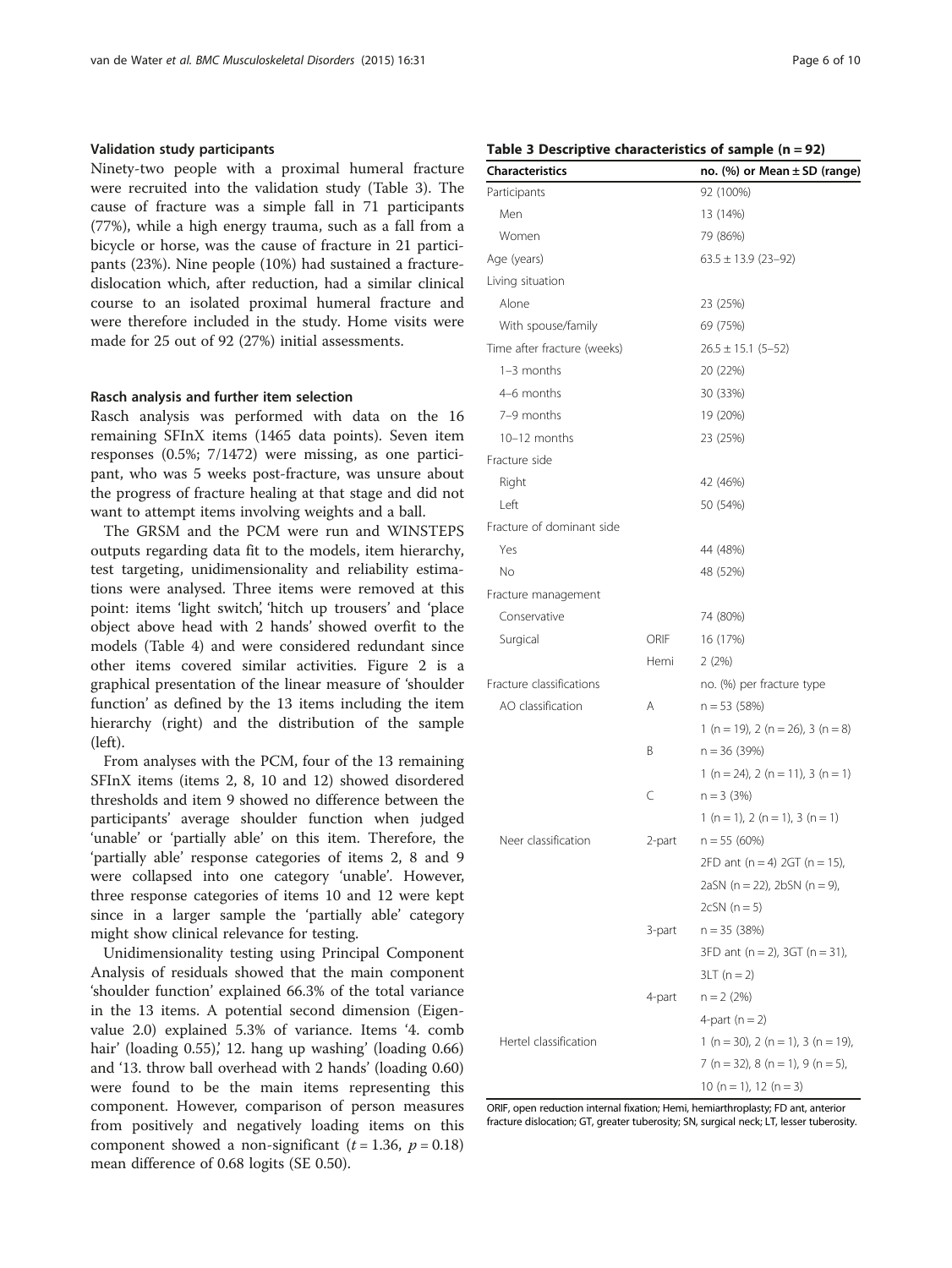| <b>GRSM</b>                   |             |             | Item label  | <b>PCM</b>              |             |               |             |             |
|-------------------------------|-------------|-------------|-------------|-------------------------|-------------|---------------|-------------|-------------|
| <b>INFIT</b><br><b>OUTFIT</b> |             |             |             | <b>INFIT</b>            |             | <b>OUTFIT</b> |             |             |
| <b>MNSQ</b>                   | <b>ZSTD</b> | <b>MNSO</b> | <b>ZSTD</b> |                         | <b>MNSO</b> | <b>ZSTD</b>   | <b>MNSO</b> | <b>ZSTD</b> |
| 0.58                          | $-2.0$      | 0.36        | $-0.9$      | hitch up trousers       | 0.68        | $-1.6$        | 0.39        | $-0.8$      |
| 0.48                          | $-4.0$      | 0.33        | $-2.1$      | place object above head | 0.48        | $-3.9$        | 0.33        | $-2.1$      |
| 0.39                          | $-1.5$      | 0.05        | $-1.5$      | light switch            | 0.35        | $-1.6$        | 0.05        | $-1.5$      |

<span id="page-6-0"></span>Table 4 Rasch item fit statistics of three overfitting and redundant items (comparison between GRSM and PCM)

GRSM, Grouped Rating Scale Model; PCM, Partial-Credit Model; MNSQ, Mean Square; ZSTD, Standardised Z-score; SD, standard deviation.

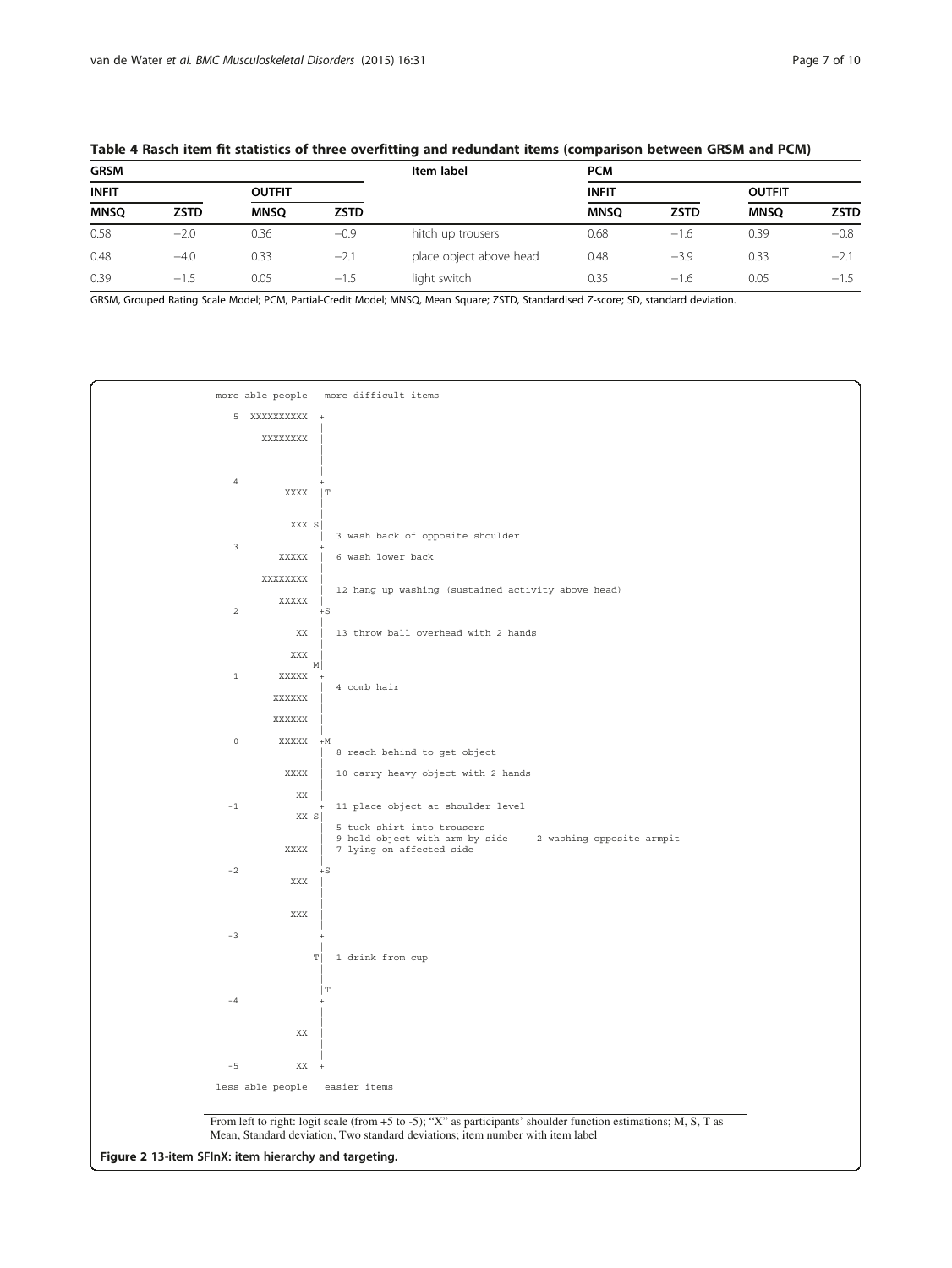Comparing the results from both Rasch models, we chose the PCM as the best model to further develop the SFInX. Item and person fit (Table 5) was similar but slightly better with PCM, and changes made to items, in particular the collapsing of categories, were based on the PCM. Reliability estimations using this model indicated a person separation of 2.90 and person reliability coefficient of 0.89. The item separation was 6.10 and item reliability coefficient 0.97.

After Rasch analysis the SFInX contained 13 items to measure shoulder function, mainly targeting the ability to perform activities related to self-care and tasks around the house. Five items have two response categories: 'unable' and 'able'. Eight items have a third response category 'partially able', which is chosen when compensatory movements are used to complete the task.

User-friendly scoring of the SFInX is important for easy interpretation. Based on the minimum and maximum person measures (0 points =  $-5.91$  logits; 21 points =  $6.06$ logits), rescoring from a logit to 0–100 interval scale was achieved using the following formula derived from WINSTEPS:

# SFInX score  $=$  (logit score  $*$  8.3580)  $+$  49.38

On the final SFInX clinical assessment form (Additional file [3](#page-8-0)) an easy rescoring table is presented allowing the total number of added raw points to be rescored to the SFInX score.

#### **Discussion**

This study described the development of the SFInX, a unidimensional, interval-level scale of 'shoulder function' for people recovering from a proximal humeral fracture. It is the first clinician-observed outcome measure for 'shoulder function', where people are asked to perform tasks and are judged on their ability to complete the tasks.

The SFInX is a unidimensional index that focuses on the use of the affected arm to perform daily tasks. Many other shoulder outcome measures [[14](#page-9-0),[40](#page-9-0),[41](#page-9-0)], such as the Constant Score [[42](#page-9-0)] include related but distinct constructs such as pain and joint range of motion. People can function independently and satisfactorily with some range of motion restrictions or some degree of pain. Problems experienced by patients should be reflected in the scores when evaluating the shoulder. Hence, it is essential for measurement to target different constructs separately. The SFInX, as a unidimensional measure of 'shoulder function', is therefore likely to be used in conjunction with measures of other important outcomes, such as pain.

Three SFInX items were found to form a potential second dimension. Although the Eigenvalue was 2.0, the explained variance was only 5.3%. Also, differences in person ability estimations between items creating this potential dimension, and the remaining items were not significant. This would suggest that in the current data set a second dimension was not present. In further studies, however, it will be important to re-evaluate unidimensionality.

Table 5 13-item SFInX: item fit and difficulty (ordered by misfit (INFIT MNSQ) of items to the Rasch model)

| Item           |                            |                   | <b>PCM</b>   |             |               |             |
|----------------|----------------------------|-------------------|--------------|-------------|---------------|-------------|
| No.            | Name                       | <b>Difficulty</b> | <b>INFIT</b> |             | <b>OUTFIT</b> |             |
|                |                            | Logits (SE)       | <b>MNSQ</b>  | <b>ZSTD</b> | <b>MNSQ</b>   | <b>ZSTD</b> |
| 6              | wash lower back            | 2.85(0.23)        | 1.53         | 2.6         | 1.41          | 1.0         |
| $\overline{7}$ | lying on affected side     | $-1.61(0.27)$     | 1.43         | 2.1         | 1.28          | 0.7         |
| 3              | wash back shoulder         | 3.20(0.24)        | 1.30         | 1.6         | 1.17          | 0.5         |
| 10             | carry heavy object         | $-0.47(0.22)$     | 1.28         | 1.2         | 1.49          | 0.8         |
| $\overline{2}$ | wash armpit                | $-1.53(0.38)$     | 1.27         | 1.2         | 1.58          | 0.9         |
| 8              | reach behind for object    | $-0.12(0.32)$     | 1.15         | 0.9         | 0.83          | $-0.2$      |
| 9              | hold object arm by side    | $-1.53(0.38)$     | 0.84         | $-0.7$      | 0.44          | $-0.7$      |
| 12             | hang up washing            | 2.34(0.21)        | 0.82         | $-0.9$      | 0.58          | $-0.7$      |
| 4              | comb hair                  | 0.83(0.22)        | 0.79         | $-1.4$      | 0.72          | $-1.2$      |
| 5              | tuck in shirt              | $-1.29(0.27)$     | 0.78         | $-1.4$      | 0.65          | $-1.5$      |
| 13             | throw ball overhead        | 1.66(0.21)        | 0.66         | $-2.1$      | 0.46          | $-1.4$      |
| 11             | lift object shoulder level | $-1.00(0.35)$     | 0.64         | $-2.0$      | 0.35          | $-0.9$      |
| $\mathbf{1}$   | drink from cup             | $-3.34(0.56)$     | 0.60         | $-1.1$      | 0.14          | $-1.0$      |
|                | <b>Test mean</b>           | 0.00(0.30)        | 1.01         | 0.0         | 0.85          | $-0.3$      |
|                | <b>Test SD</b>             | 1.93(0.10)        | 0.31         | 1.6         | 0.46          | 0.9         |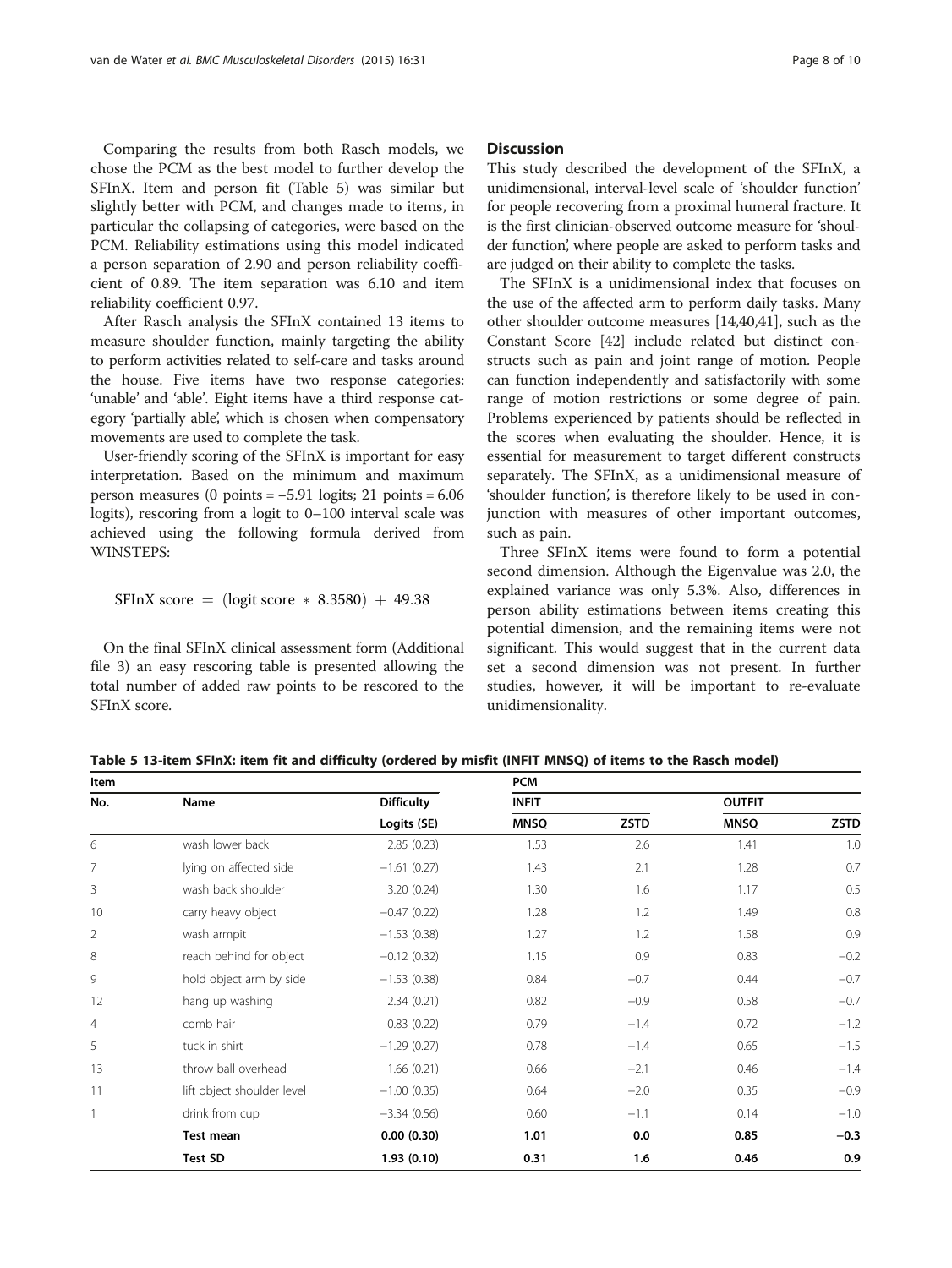<span id="page-8-0"></span>The SFInX as a clinician-observed outcome measure distinguishes itself from other types of administration such as purely performance-based [\[43,44\]](#page-9-0), clinicianadministered [\[15,42\]](#page-9-0) or patient-reported measures [\[16,17](#page-9-0)]. Specific types of administration have their benefits and limitations, depending on the aim and focus of measurement. It is however important that high-quality, unidimensional tools are used for clinical measurement. Besides measuring the actual ability of a person to perform activities, patient-reported measures provide information on patient perception [\[45](#page-9-0)-[47](#page-9-0)] and could therefore provide added value in the evaluation of people with a shoulder problem.

The final set of 13 SFInX items proposed in this study have undergone a rigorous selection process compared to other shoulder measures, and might be suitable to measure shoulder function in other populations. The items were developed through interviews with clinicians and patients, and through review of existing scales. This set of items might therefore be similar to components of other shoulder measures such as the DASH, Penn Shoulder score [[48](#page-9-0)], and Simple Shoulder Test [[49](#page-9-0)]. Item generation resulted in a list of 282 daily activities, which were systematically reduced during the selection process. An important selection method compared to other shoulder measures was Rasch analysis, which revealed redundant and not fitting items to the unidimensional construct of shoulder function.

Through these methods the SFInX has also potential for use in other populations than people recovering from a proximal humeral fracture. People suffering from a shoulder condition with a similar clinical picture, experiencing limitations in their daily activities might also benefit from functional measurements of the SFInX, but this would need to be confirmed with further study.

#### Study limitations

Differential Item Functioning refers to the situation where items can function differently between subgroups of people with the same level of ability. Although, more informal analyses can be performed with a minimum of n = 30 per subgroup [[28\]](#page-9-0), more than 200 participants per subgroup is generally recommended [\[50](#page-9-0)]. With the current sample size of  $n = 92$  only informal analyses were possible (no differential item functioning was found). Future analysis with more data should investigate differential item functioning in detail.

#### Conclusion

The SFInX is a unidimensional, interval-level scale for people recovering from a proximal humeral fracture. It is a clinician-observed outcome measure for 'shoulder function' that is intended for use in clinical practice and research<sup>a</sup>. To evaluate the potential of the SFInX to

monitor the functional progress of individuals and in clinical trials of treatment for people with a proximal humeral fracture, further psychometric evaluation that includes reliability and longitudinal validity testing is required.

#### **Endnote**

<sup>a</sup>The SFInX is freely available to use. Through La Trobe University, it has been made possible to create a webpage for the SFInX: [http://SFInX.blogs.latrobe.edu.](http://sfinx.blogs.latrobe.edu.au/) [au](http://sfinx.blogs.latrobe.edu.au/). The webpage mainly focusses on free training and instructions to use the SFInX, and the SFInX measurement properties. Updates on the SFInX, current and future projects will be posted on the webpage and blog. We kindly request that if there are plans to use the SFInX in a clinical setting or research project, an email to the first and corresponding author will be sent to notify us of the intention: a.vandewater@latrobe.edu.au. If the SFInX was used in a project, we kindly request to cite the instrument by citing this publication.

### Additional files

[Additional file 1:](http://www.biomedcentral.com/content/supplementary/s12891-015-0481-x-s1.pdf) SFInX manual – clinical assessment form and instructional manual.

[Additional file 2: Table S1.](http://www.biomedcentral.com/content/supplementary/s12891-015-0481-x-s2.pdf) Focus group participant characteristics. Table S2. Pilot-test sample characteristics.

[Additional file 3:](http://www.biomedcentral.com/content/supplementary/s12891-015-0481-x-s3.pdf) Shoulder Function Index – clinical assessment form.

#### Abbreviations

DASH: Disabilities of the arm, shoulder and hand; GRSM: Grouped-rating scale model; PCM: Partial credit model; SFInX: Shoulder function index.

#### Competing interests

The authors declare that they have no competing interests.

#### Authors' contributions

AvdW designed the study, performed all recruitment, clinical assessments and data collection activities, conducted all Rasch and other statistical analyses, and drafted the manuscript. MD helped to design the study, helped with statistical analysis and interpretation, and helped to draft the manuscript. NS helped to design the study and helped to draft the manuscript. ME helped with data collection and helped to draft the manuscript. NT supervised the study, helped to design the study, helped with interpretation of results and helped to draft the manuscript. All authors read and approved the final manuscript.

#### Acknowledgments

The authors would like to thank Patricia Giannarelli and Alice Hill for the photo's in the SFInX manual, and all patients and clinicians who participated in this series of studies to develop the SFInX.

#### Author details

<sup>1</sup>Department of Physiotherapy, School of Allied Health and LASER (La Trobe Sports, Exercise and Rehabilitation), La Trobe University, Bundoora, Victoria 3086, Australia. <sup>2</sup>Department of Allied Health, Northern Health, Bundoora, Victoria 3083, Australia. <sup>3</sup>Melbourne Orthopeadic Group, Windsor, Victoria 3181, Australia. <sup>4</sup> Allied Health Clinical Research Office, Eastern Health, Box Hill Victoria 3128, Australia.